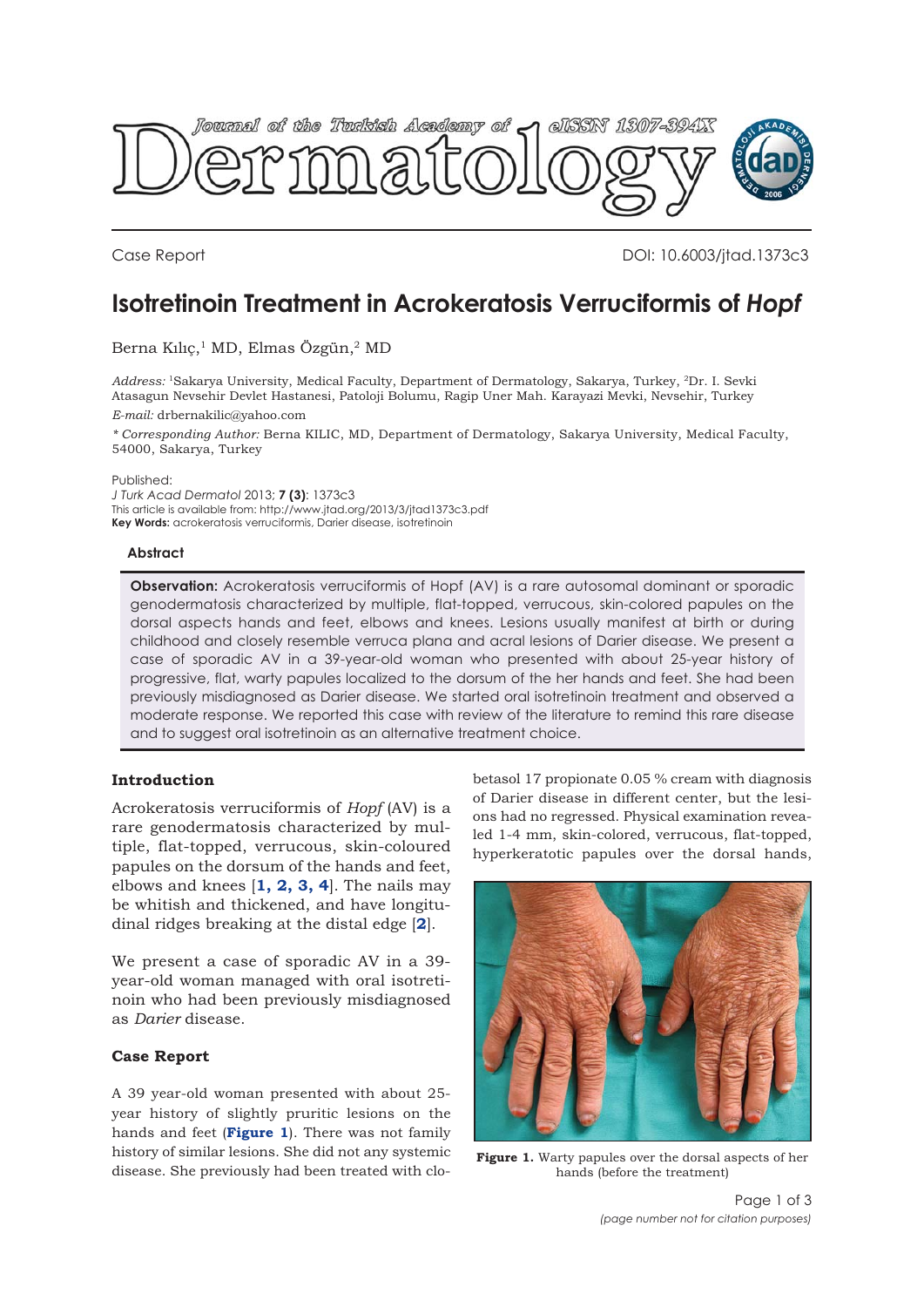*J Turk Acad Dermato*l 2013; **7(3)**: 1373c3. http://www.jtad.org/2013/3/jtad1373c3.pdf



Figure 2. The epidermis shows marked hyperkeratosis, acanthosis, and papillomatosis. An increase in thickness of the granular layer. (H&E, x200)

wrists, feet, and ankles and longitudinal ridges breaking at the distal edge in her nails. There was no palmar involvement. The remaining physical and laboratory investigations were normal. Skin biopsy was revealed marked hyperkeratosis with acanthosis, papillomatosis and hypergranulosis. The dermis was infiltrated with a few inflamatory cells surrounding the superficial vessels (**Figure 2**). Both clinical and laboratory findings were compatible of acrokeratosis verruciformis of *Hopf*. Initial, 3 months topical retinoid therapy was failed. So she had pregnancy plan for two years later, we didn't start acitretin. Oral isotretinoin at 0.5 mg/kg (30 mg/day) was started. The papules had moderately disappeared, and roughness and thickness of the skin had decreased during the treatment (**Figure 3**). Treatment was continued for three months and then stopped because of severe dryness side effect. The lesions reappeared after the treatment.

#### **Discussion**

Acrokeratosis verruciformis of *Hopf* was firstly described by *Hopf* in 1931. Although the lesions are usually present at birth, the disease may also appear any times of life [**2**]. The disease is inherited in autosomal dominant, but sporadic cases also occur [**1, 2, 5, 6**]. Our case was considered sporadic due to lack of similar complaints in her family.

Skin biopsy is required to confirm the diagnosis. Histological examination of AV usually demonstrates considerable hyperkeratosis, an increase in thickness of the granular layer, mild regular acanthosis and variable "church



**Figure 3.** Appearance of papules (during the third months of the treatment)

spire" papillomatosis. No parakeratosis, dyskeratosis or viral cytopathic changes is seen [**1, 2, 3**].

The differential diagnosis of AV includes *Darier* disease, verruca plana, epidermodysplasia verruciformis, and stucco keratoses. Acrokeratosis verruciformis can be easily distinguished from other diseases through its histopathological features and clinical distribution of lesions [**1, 2, 7**].

The relationship between AV and *Darier*'s disease has not been made exactly clear yet. While some authors have been suggesting that both diseases are entirely different diseases, the others have been claiming that these are diverse types of the same disease [**1, 7, 8, 9**]). AV shows excessive but normal keratinization, whereas in *Darier*'s disease keratinization is changed and defective [**2, 3, 8**]. Opposite to *Darier*'s disease, AV does not display seborrheic regions and mucous membranes [**1, 2**]. AV like acral lesions can be seen in Darier's disease and these lesions may precede, appear with, or follow the development of *Darier*'s lesions in other regions [**1**]. For this reason, it should be considered a patient admitted to the clinic with AV like lesions can be a patient of *Darier*'s disease and other lesions can appear later. AV and *Darier* disease can be distinguished by histology. Acantholysis, parakeratosis and dyskeratosis are found *Darier* disease but there isn't in AV [**1, 4**].

Acrokeratosis verruciformis of *Hopf* have been reported coexisted with some disease such as nevoid basal cell carcinoma syndrome, *Darier*